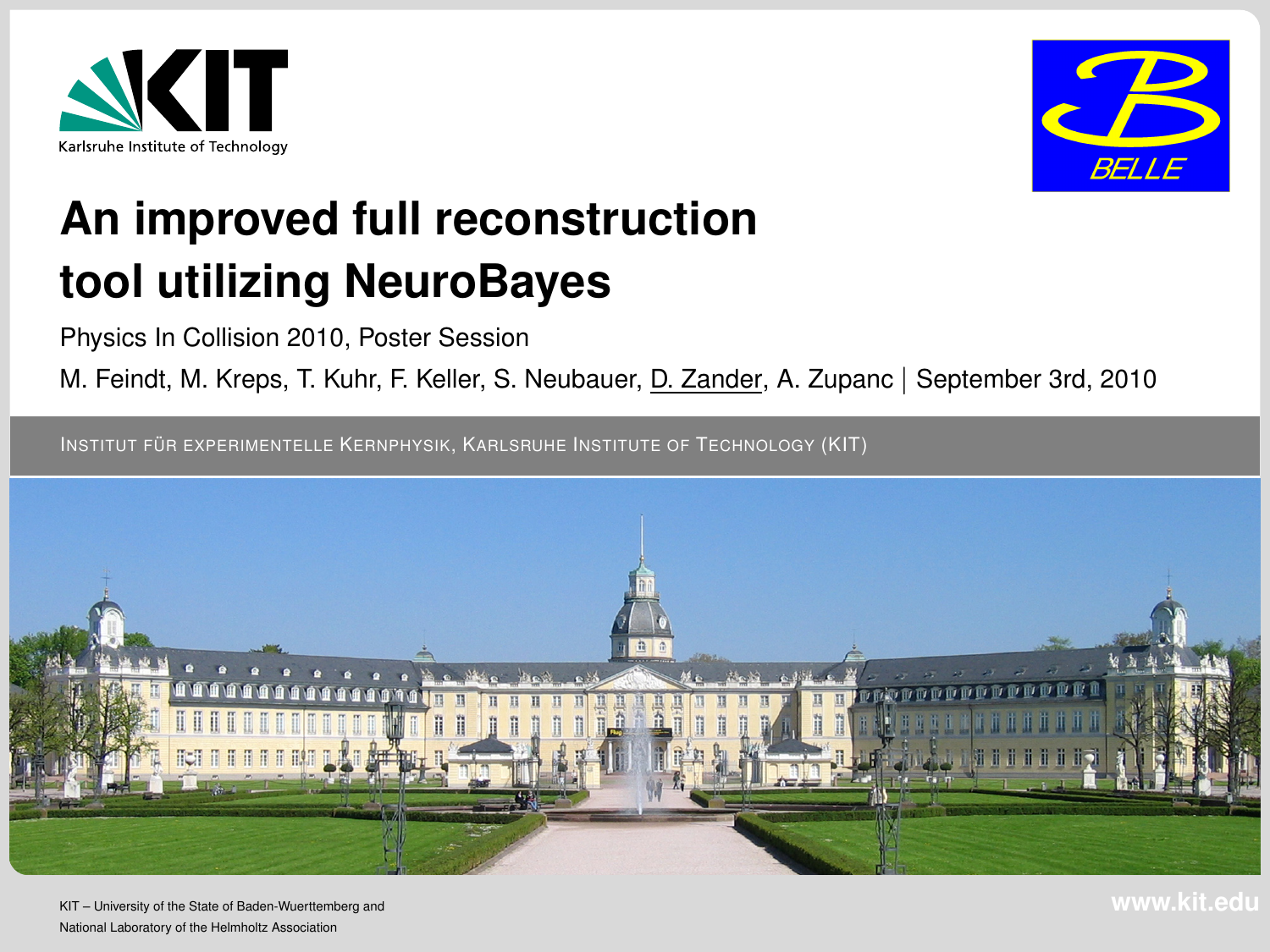## **The Principle of the Full Reconstruction**



- **B factories**: Center of mass energy of <sup>√</sup> *s* = 10.58 GeV at the  $\Upsilon(4S)$  resonance
- $\mathbf{B}(\Upsilon(4S) \rightarrow B\bar{B}) > 96\%$ 
	- $\bullet \Rightarrow p_{CMS}(B) + p_{CMS}(\bar{B}) + p_{CMS}(\text{Beam}) = 0$
	- $\blacksquare \Rightarrow$  Clean event topologies (typically  $\sim$  10 tracks)

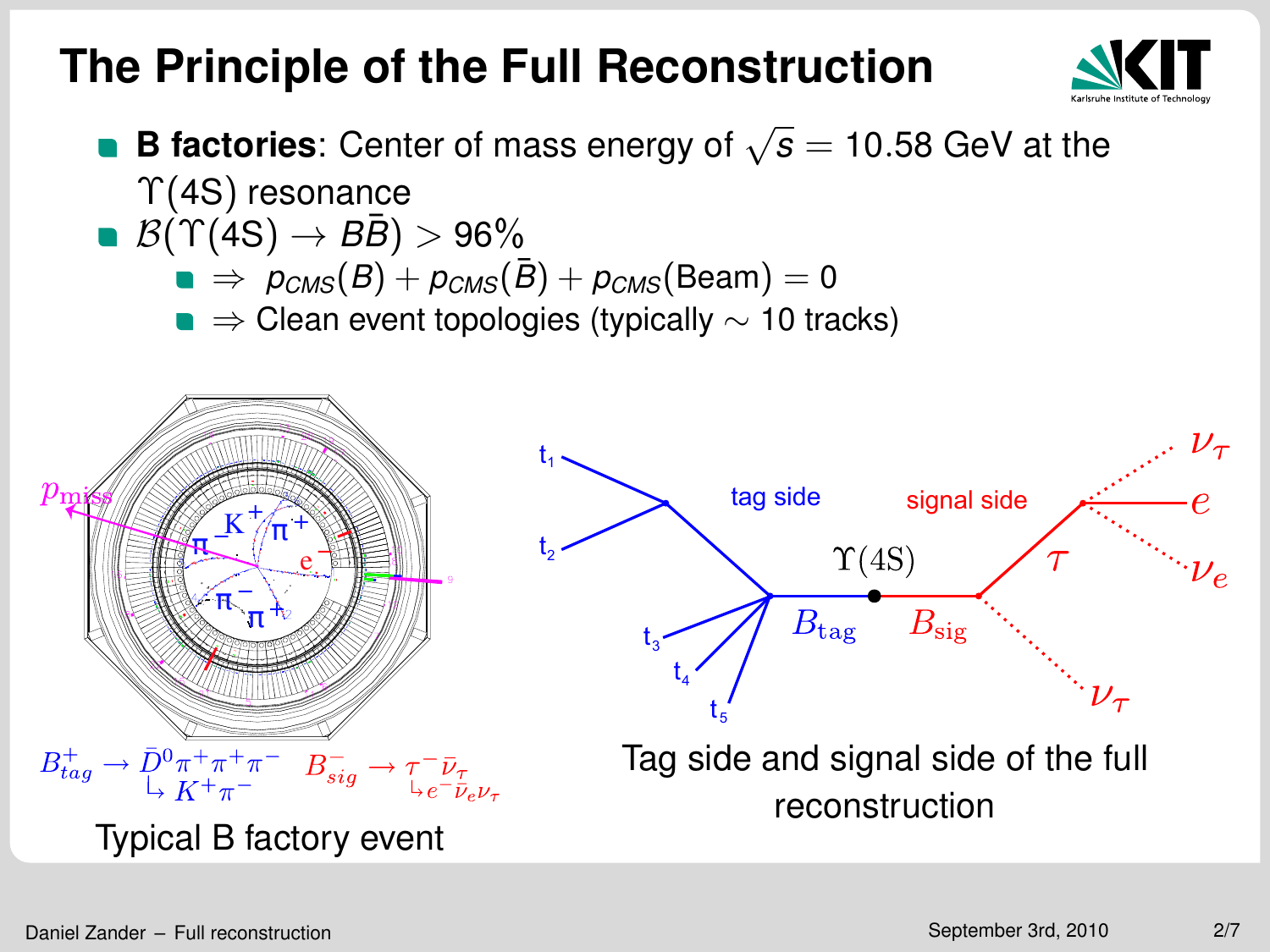# **Improvements of the existing Full Reconstruction at Belle**



| stage | particles                                       |
|-------|-------------------------------------------------|
|       | tracks, $K_S$ , $\gamma$ , $\pi^0$              |
|       | $D_{(s)}^{\pm}$ , $D^0$ and $\overline{J/\psi}$ |
| з     | $D_{\text{col}}^{* \pm}$ and $D^{*0}$           |
|       | $^{\scriptscriptstyle \vdots}$ and $B^0$        |

- Addition of more B tag channels: Will increase the signal **but** . . .
	- **Especially high-multiplicity decays will** increase the background drastically
- Maximum efficiency: No intermediate cuts, usage of best B candidate, **but** . . .
	- **Cuts after each stage are necessary due** to finite computing power and storage capacity.

#### **NeuroBayes**

- Multivariate analysis software utilizing a **Neural** Network
- The output of the Network can be interpreted as **Bayesian** probability
- **Provides a well-discriminating variable for intermediate cuts**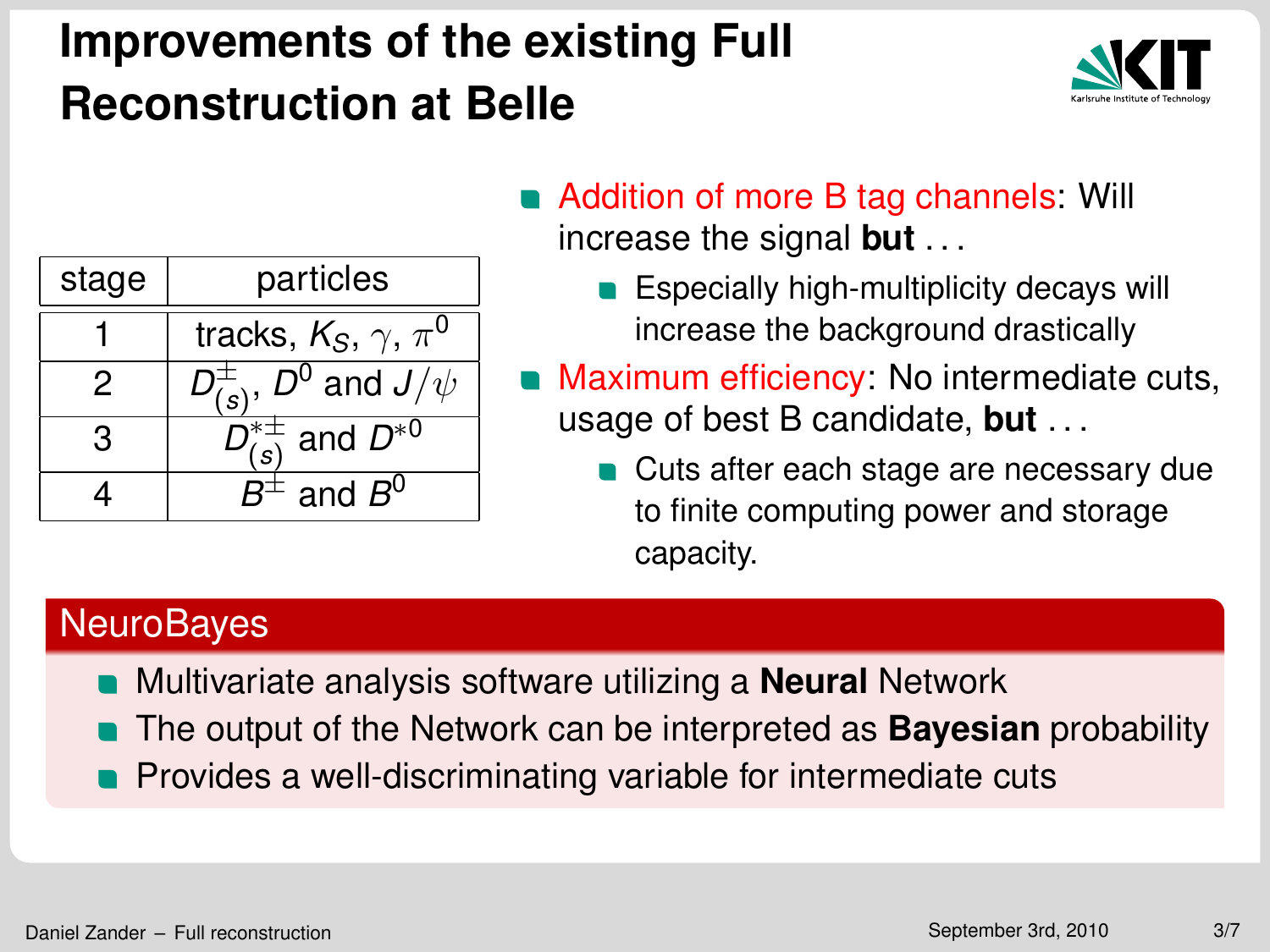### **Increase of Efficiency**



- Choose appropriate cuts (depending on initial purity of the channel)
- **Cut on the variable with good discrimination power**
- $\blacksquare$  *X*  $\rightarrow$  *ABC*
- **c** cut on  $NB(A) \times NB(B) \times NB(C)$ 
	- where *NB*(*N*) is the NeuroBayes output of particle N
	- **u** with  $NB(N) \in [0.0, 1.0]$
- **Optimize these cuts depending on the decay channel**

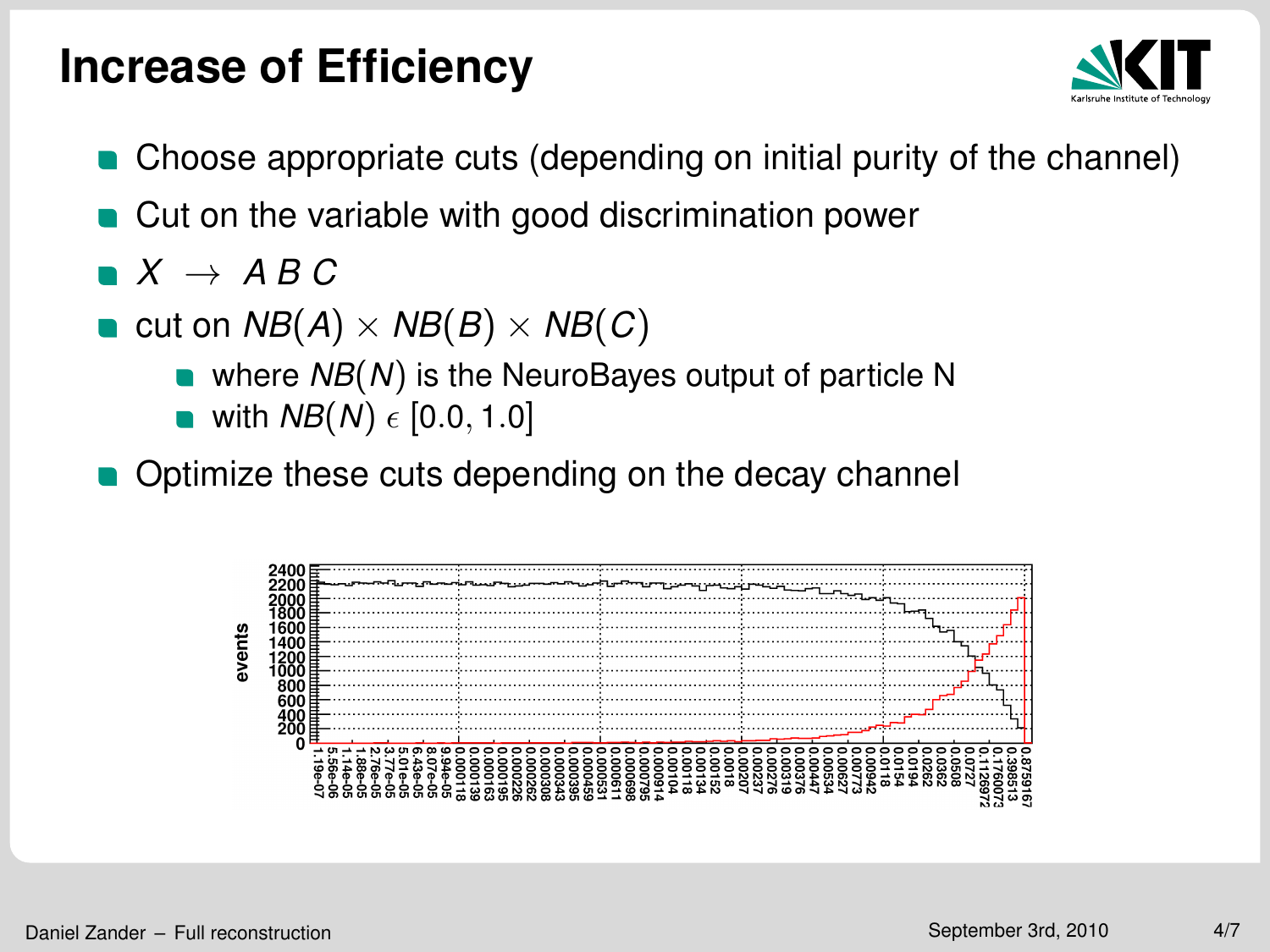#### **D modes (new)**



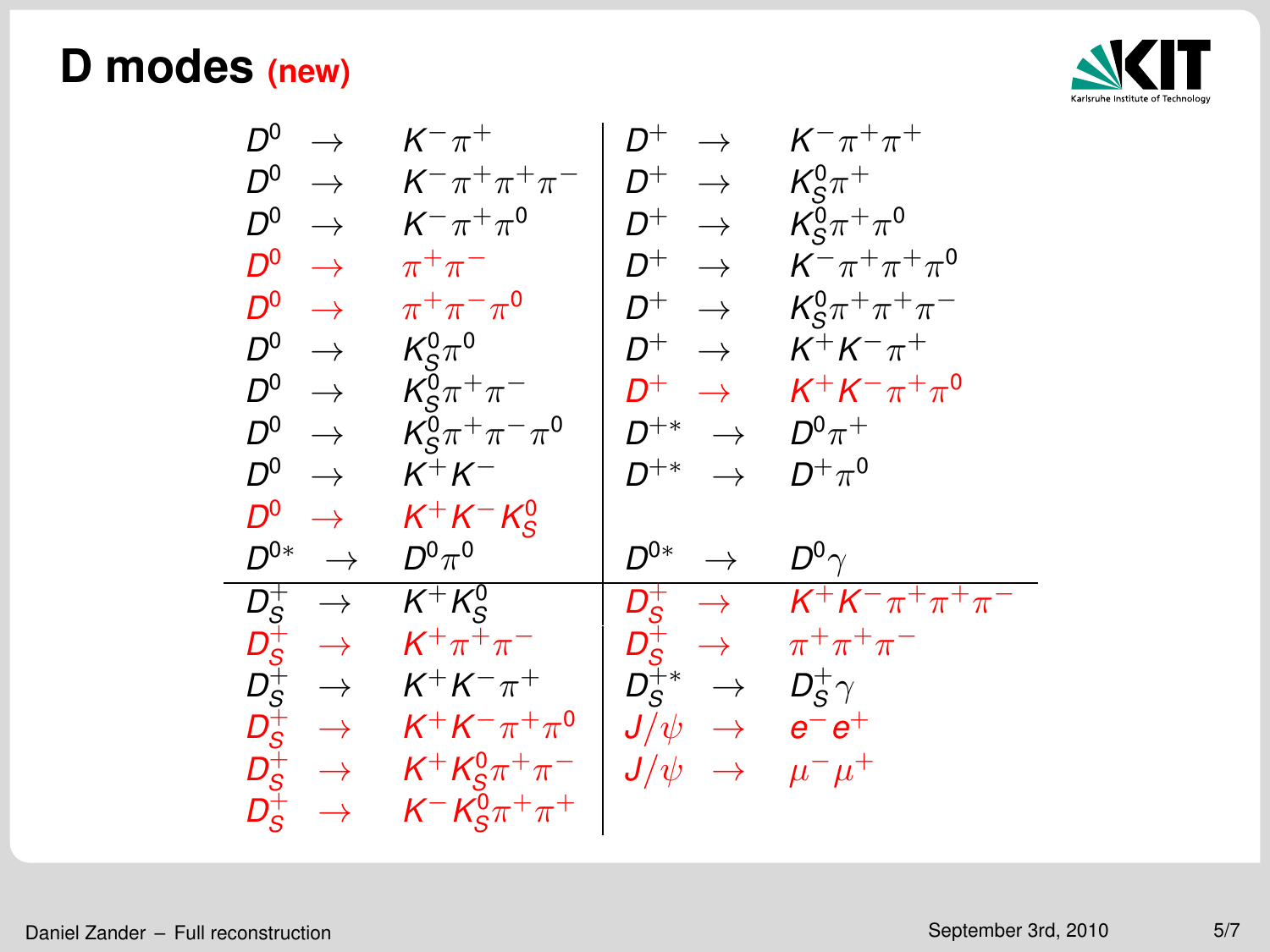### **B modes (new, limited D-modes in old full**



#### **reconstruction)**

$$
\begin{array}{c|c|c} B^+ & \to & \bar{D}^0 \pi^+ \\ B^+ & \to & \bar{D}^0 \pi^+ \pi^0 \\ B^+ & \to & \bar{D}^0 \pi^+ \pi^+ \pi^- \\ B^+ & \to & D_S^+ \bar{D}^0 \\ B^+ & \to & \bar{D}^0{}^* \pi^+ \\ B^+ & \to & \bar{D}^0{}^* \pi^+ \pi^0 \\ B^+ & \to & \bar{D}^0{}^* \pi^+ \pi^0 \\ B^+ & \to & \bar{D}^0{}^* \pi^+ \pi^+ \pi^- \\ B^+ & \to & \bar{D}^0{}^* \pi^+ \pi^+ \pi^- \\ B^+ & \to & \bar{D}^0{}^* \pi^+ \pi^+ \pi^- \\ B^+ & \to & D_S^+ \bar{D}^0 \\ B^+ & \to & D_S^+ \bar{D}^0{}^* \\ B^+ & \to & D_S^+ \bar{D}^0{}^* \\ B^+ & \to & D_S^+ \bar{D}^0{}^* \\ B^+ & \to & D_S^+ \bar{D}^0{}^* \\ B^+ & \to & \bar{D}^0 K^+ \\ B^+ & \to & \bar{D}^0 K^+ \\ B^+ & \to & J/\psi K^+ \pi^+ \pi^- \\ B^+ & \to & J/\psi K^+ \pi^0 \\ B^+ & \to & J/\psi K^+ \pi^0 \\ B^+ & \to & J/\psi K^+ \pi^0 \\ B^+ & \to & J/\psi K^0 g \pi^+ \end{array}
$$